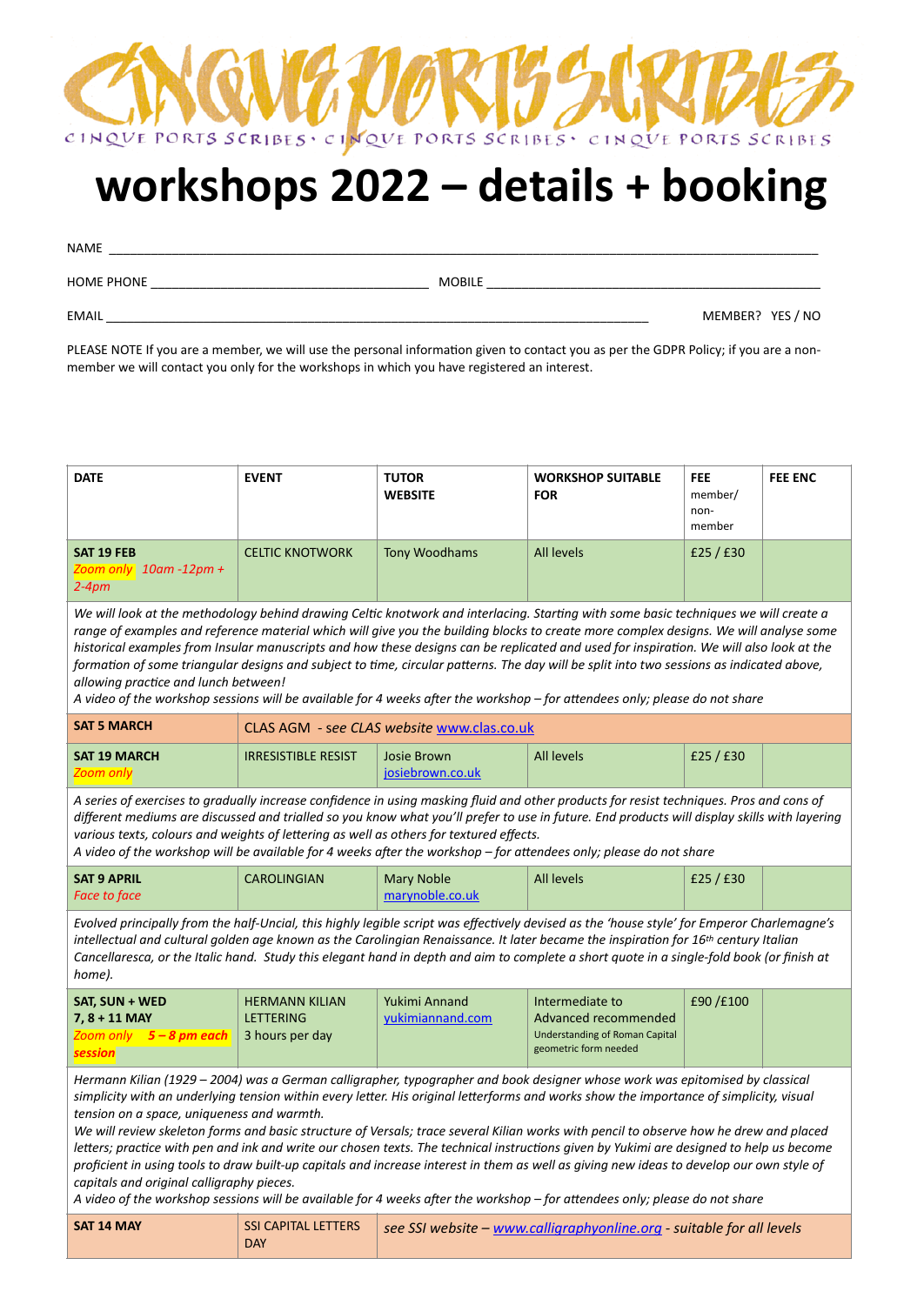| <b>SAT 4 JUNE</b>   | AMPERSANDS +     | Julia Baxter          | All levels - Use of edged | £25/£30 |  |
|---------------------|------------------|-----------------------|---------------------------|---------|--|
| <b>Face to face</b> | <b>LIGATURES</b> | calligraphystudio.org | pen an advantage          |         |  |

*The 'and sign' (&) is a ligature of two letter, e & t from the word 'et' the Latin for 'and'. It is a letter and word on it's own. We will explore pen designed ampersands, including its evolution, styles and variations, both historical and modern. Other ligatured letters will also be explored. This fun workshop will involve both pen-work, some drawing and a little colour.* 

| SAT 9 JULY          | <b>ISLAMIC PATTERNS</b> | <b>Steve Eades</b> | <b>All levels</b> | £25 / £30 |  |
|---------------------|-------------------------|--------------------|-------------------|-----------|--|
| <b>Face to face</b> |                         |                    |                   |           |  |

*Geometric patterns are amongst the most recognisable visual expressions of Islamic Art and Architecture, and were created by craftsmen using simple tools and a basic understanding of geometry by drawing circles and lines. Islamic artists tend to abide by the concept of aniconism, ie the belief that the creation of living beings, like humans, is a job for God and should therefore be left out of artwork. Islamic aniconism is partly influenced by the prohibition of idolatry, or the worshiping of an idol or image in place of God. Because of the belief in Islamic aniconism, flower designs were used by artists in the place of human or animal forms as Islamic art patterns. These floral motifs seen in ceramics, carpets, tiles etc avoid a focus on concepts of realism, like growth or life and can have theological meanings. Arabesque surface decoration became widely popular on objects and buildings, and other plant-based designs continued to form complex, scrolling patterns. This workshop will cover examples of Islamic patterns throughout the world; basic geometry; drawing simple patterns; drawing a more complicated geometric pattern and colouring it*

| <b>14 - 20 AUGUST</b>                          | <b>CLAS FESTIVAL</b>                                                                                                                                                  | see CLAS website - www.clas.co.uk suitable for all levels |            |           |  |
|------------------------------------------------|-----------------------------------------------------------------------------------------------------------------------------------------------------------------------|-----------------------------------------------------------|------------|-----------|--|
| <b>20 JULY - 1 AUGUST</b>                      | <b>CPS 30TH ANNIVERSARY EXHIBITION - RYE</b>                                                                                                                          |                                                           |            |           |  |
| <b>9 - 20 AUGUST</b>                           | <b>CPS 30TH ANNIVERSARY EXHIBITION - SEVENOAKS</b>                                                                                                                    |                                                           |            |           |  |
| <b>27 AUGUST</b>                               | CPS 30TH BIRTHDAY BASH - AT HASTINGLEIGH - FRIENDS AND FAMILY WELCOME - MEMBERS BRING<br>SOMETHING SAVOURY TO SHARE; COMMITTEE PROVIDING SWEETS, WINE AND SOFT DRINKS |                                                           |            |           |  |
| <b>SAT 17 SEPTEMBER</b><br><b>Face to face</b> | <b>WELTER OF</b><br><b>WATERCOLOUR</b>                                                                                                                                | Jan Pickett<br>www.janpickett.com                         | All levels | £25 / £30 |  |

*Today is a 'gouache-free zone' as we use just water colour in the pen, brush and background. Enchanting whether subtle, full strength, transparent or opaque, we explore its many uses, within the calligraphic world. Lift out, colour blend, wash out, drop in, partnered with resist, we use it to decorate, write, suggest and hopefully love!* 

| <b>SAT 22 OCTOBER</b> | UNCIALS AND BISTER | Els Van Den Steen | <b>All levels</b> | £25 / £30 |  |
|-----------------------|--------------------|-------------------|-------------------|-----------|--|
| <b>Face to face</b>   | <b>INK</b>         |                   |                   |           |  |

*The muted, neutral colours of Bister Ink are perfect to use in autumn. Learn how to mix your own inks from the Bister powder and how you can get the best out of your inks. Using the Uncial Hand, Els takes you through different exercises helping you explore the potential of these inks and shows you how to use them in your calligraphy.*

| <b>SAT 5 NOVEMBER</b> | <b>FUN WITH FINETEC</b> | <b>Judith Porch</b> | All levels | £25 / £30 |  |
|-----------------------|-------------------------|---------------------|------------|-----------|--|
| Face to face $-$      |                         | judithporch.com     |            |           |  |
| maybe Zoom if bad     |                         |                     |            |           |  |
| weather               |                         |                     |            |           |  |

*Discover the joy of using Finetec Pearlescent Watercolours in a number of exciting ways. They write beautifully from both edged and pointed pens and can be used for a range of painting techniques – adding a magical quality to fairy wings or as an alternative to gold powder.* 

*In this workshop Judith will take us through the basics of mixing and blending Finetec paints for lettering and painting, through to easy*  to follow painting methods to create three-dimensional looking objects. Tracings will be available so that you do not need to be able to *draw.*

*There will be a variety of projects suitable for those who have never picked up a paint brush before right up to trompe l'oeil effects for more confident painters. Amaze yourself with what you can achieve with this versatile and exciting medium.*

| <b>SAT 3 DECEMBER</b> | <b>AGM AT HASTINGLEIGH - MEMBERS BRING SOMETHING SAVOURY TO SHARE; COMMITTEE PROVIDING</b> |
|-----------------------|--------------------------------------------------------------------------------------------|
|                       | SWEETS, MULLED WINE AND SOFT DRINKS                                                        |

**COVID and Hall guidelines will be strictly applied**

## **NOTES FOR BOOKING WORKSHOPS**

#### **ADMINISTRATION**

- 1. Please send form + cheque to Treasurer **Naoko Munro, 4 The Chase, Montefiore Avenue, Ramsgate, Kent CT11 8BF**  Email : [zup00377@nifty.com;](mailto:zup00377@nifty.com) **OR** pay by direct transfer *(see Payment Note 3)*
- 2. All face-to-face workshops held at Evington Village Hall, Hastingleigh, Wye, Ashford, Kent TN25 5HR, unless otherwise stated
- 3.

**WORKSHOP TIMINGS** (all times flexible)

- 1. **One day** workshops: 10.00 am 4.00 pm
- 2. **Two day** workshops: Day 1 : 10.00 am 5.00 pm Day 2 : 10.00 am 3.00 pm
- 3. **Three day** workshops: Day 1 : 10.00 am 4.00 pm Day 2 : 10.00 am 5.00 pm Day 3 : 10.00 am 3.00 pm